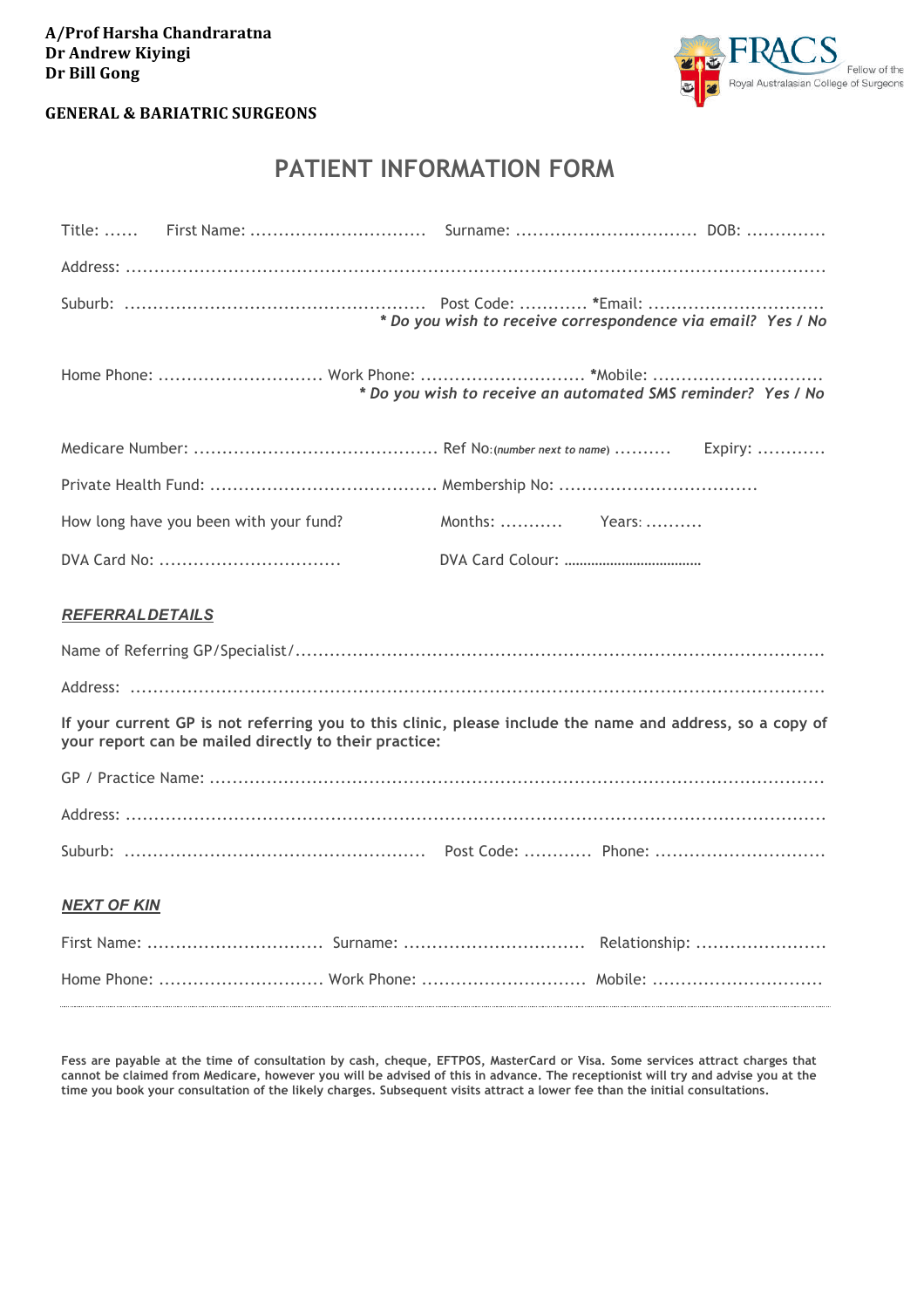### **GENERAL & BARIATRIC SURGEONS**



# **COLLECTION OF PERSONAL INFORMATION, PRIVACY ACT 1988**

We require your consent to collect personal information about you. Please read this information carefully, and sign where indicate below.

This medical practice collects information from you for the primary purpose of providing quality health care. We require you t provide us with your personal details and a full medical history so that we may properly assess, diagnose and treat illnesses and be pro-active in your health care. We will also use the information you provide in the following ways:

- Administrative purposes in running our medical practice
- Billing purposes, including compliance with Medicare and Health Insurance Commission requirements
- Disclosure to others involved in your health care, including treating doctors and specialists outside this medical practice. This may occur through referral to other doctors, or for medical tests and in the reports or results returned to us following the referrals. If necessary, we will discuss this with you.
- Disclosure to other doctors in the practice, locums and by Registrars attached to the practice for the purpose of patient care and teaching. Please let us know if you do not want your records accessed for these purposes, and we will note your record accordingly.
- Disclosure for research and quality assurance activities to improve individual and community health care and practic management. You will be informed when such activities are being conducted and given the opportunity to "opt out" of an involvement

I have read the information above and understand the reasons why my information must be collected. I am also aware that this practice has a privacy policy on handling patient information.

I understand that I am not obliged to provide any information requested of me, but that my failure to do so might compromise th quality of the health care and treatment given to me.

I am aware of my right to access the information collected about me, except in some circumstances where access might legitimatel be withheld. I understand I will be given an explanation in these circumstances. I understand that if I request access to informatio about me, the practice will be entitled to charge me fees to cover

- Time spent by administrative staff to provide access at the employee's hourly rate of pay
- Time necessarily spent by a medical practitioner to provide access at the practitioner's ordinary sessional rate and
- For photocopying and other disbursements at cost

I understand that if my information is to be used for any other purpose other than set out above, my further consent will be obtained.

I consent to the handling of my information by this practice for the purposes set out above, subject to any limitations on access or disclosure that I notify this practice of.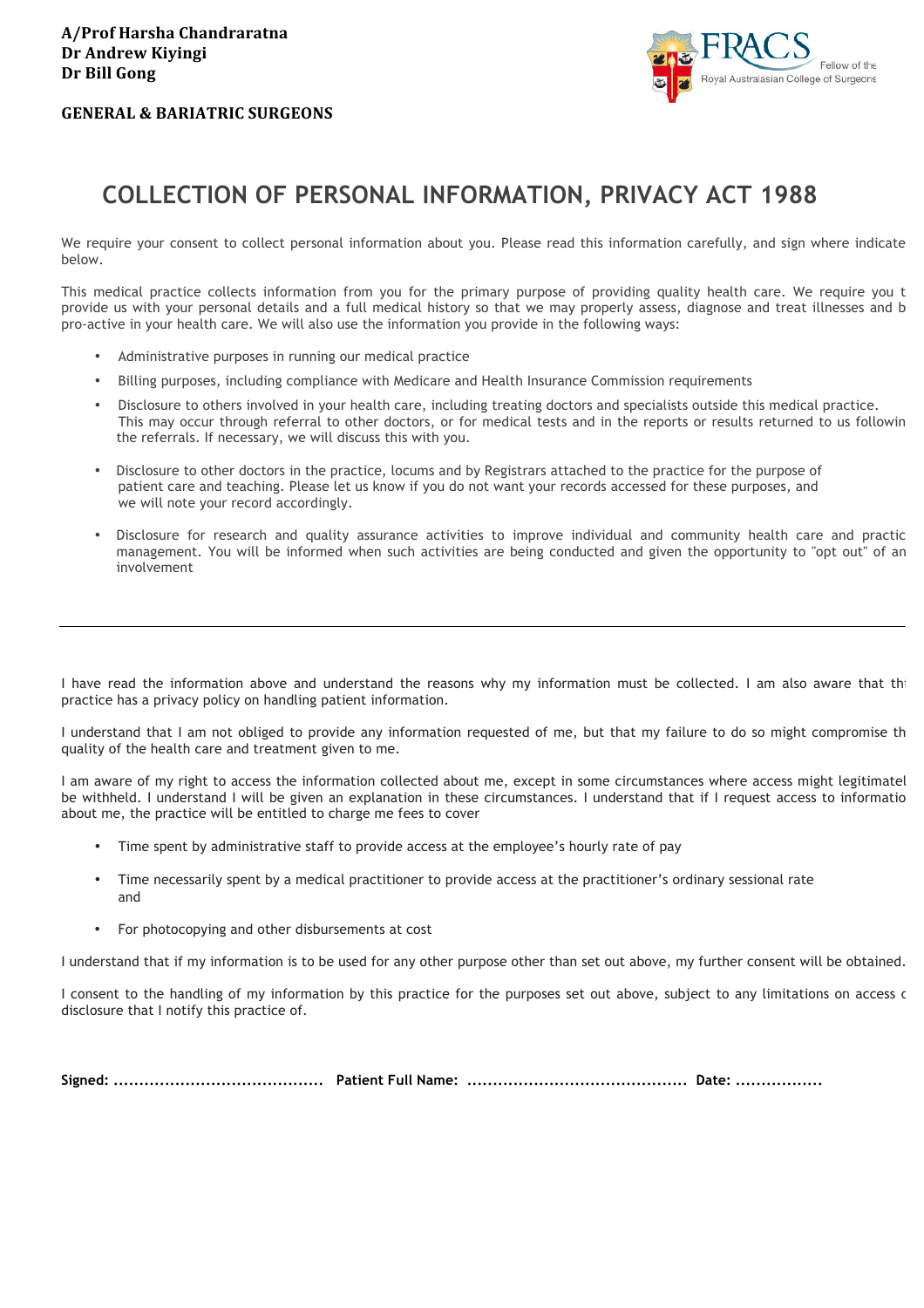## **MEDICAL HISTORY**

|                                                                  | <b>FULL NAME:</b> |                                                                                  |
|------------------------------------------------------------------|-------------------|----------------------------------------------------------------------------------|
|                                                                  |                   |                                                                                  |
|                                                                  |                   |                                                                                  |
| CURRENT MEDICAL PROBLEMS (EG: ASTHMA, DIABETES):                 |                   |                                                                                  |
|                                                                  |                   | ,我们也不会有什么?""我们的人,我们也不会有什么?""我们的人,我们也不会有什么?""我们的人,我们也不会有什么?""我们的人,我们也不会有什么?""我们的人 |
| <b>CURRENT MEDICATIONS:</b>                                      |                   |                                                                                  |
|                                                                  |                   |                                                                                  |
| PAST MEDICAL PROBLEMS:                                           |                   |                                                                                  |
|                                                                  |                   |                                                                                  |
| <b>PAST SURGERY:</b>                                             |                   |                                                                                  |
|                                                                  |                   |                                                                                  |
| ALLERGIES TO MEDICATIONS/DRESSINGS:                              |                   |                                                                                  |
| HOW MUCH TOBACCO DO YOU SMOKE? _______________                   |                   | HOW MUCH ALCOHOL DO YOU DRINK? ________________                                  |
|                                                                  | MEDICAL CONTACTS  |                                                                                  |
|                                                                  |                   |                                                                                  |
|                                                                  |                   |                                                                                  |
| Are there other health care professionals involved in your care? |                   |                                                                                  |
|                                                                  |                   |                                                                                  |
|                                                                  |                   |                                                                                  |
|                                                                  |                   |                                                                                  |
|                                                                  |                   |                                                                                  |
| Is there anyone that we should NOT write to about your surgery ? |                   |                                                                                  |
|                                                                  |                   |                                                                                  |
| <b>BLOOD THINNERS</b>                                            |                   |                                                                                  |

#### Do you take any BLOOD THINNERS or anything that will reduce your blood from clotting?

*(Example: Warfarin, Apixaban, Clopidogrel, Aspirin, Rivaroxabin, Dabigatran Also: Garlic, Ginger, Ginko, Fish Oil, Chinese Medicine)*